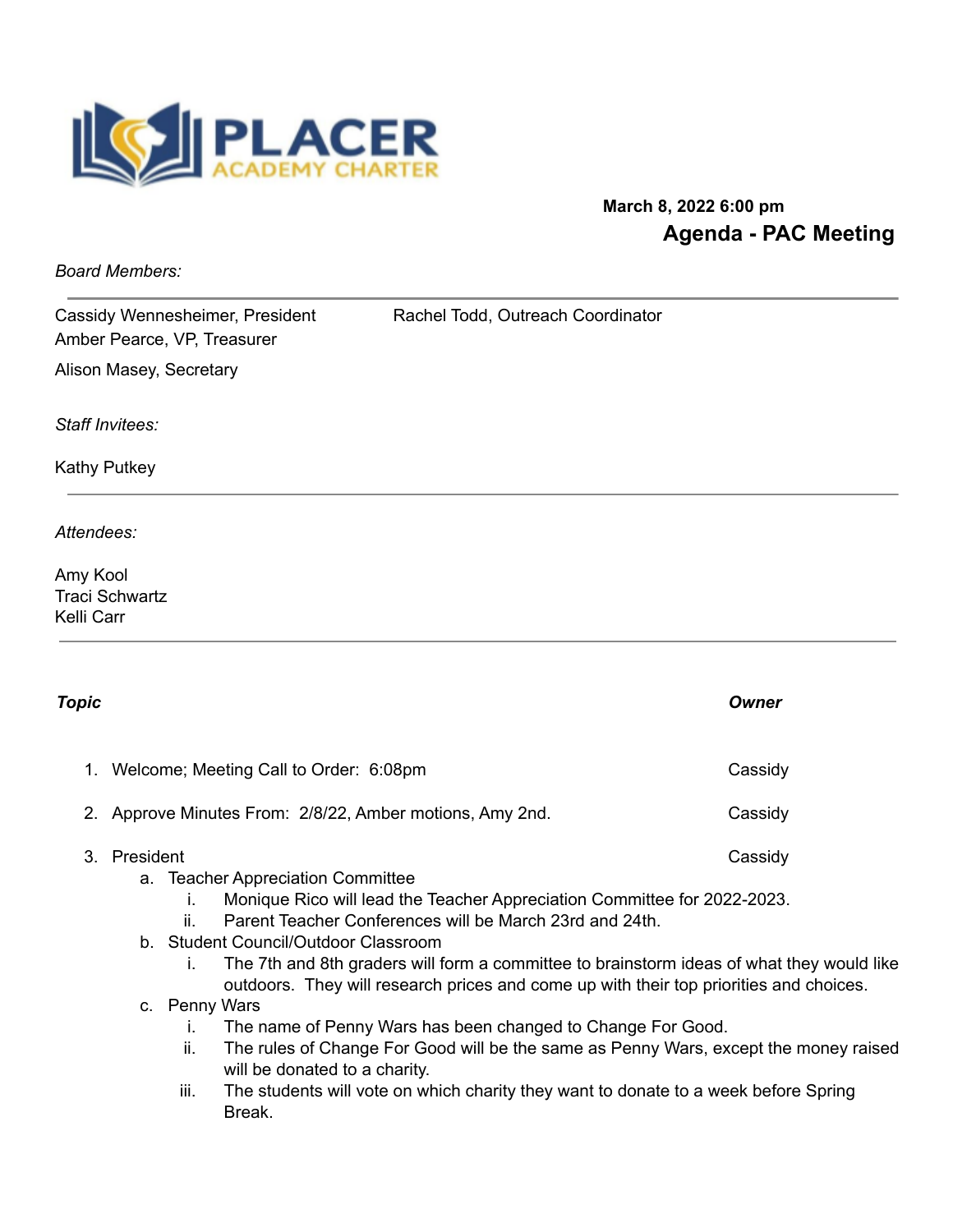- iv. The choices of charities are: Make A Wish Foundation, Leukemia Lymphoma Society and the ASPCA.
- v. Change For Good will begin on April 19th and end on May 6th.
- vi. Advertising for this event will begin the first week of April.
- vii. The classrooms that come in 1st and 2nd place will get a donut party.

### 4. VP/Treasurer Amber Amber Amber Amber Amber Amber Amber Amber Amber Amber Amber Amber Amber Amber Amber Amber

- a. Budget
	- i. The teachers are using the money that was allotted to them. Amber sent an update of how much money has been used and how much is remaining.
	- ii. \$350 went towards soccer balls and team jerseys.
- b. Whole Foods Grant (Graden)
	- i. Amber is working on a garden grant for \$3,000.
	- ii. The money will go towards purchasing garden beds, starter plants and establishing a water system.
	- iii. The grant will focus on integrated learning for all grades.
- c. Rocklin Run
	- i. Amber would like to register PAC to participate in Run Rocklin.
	- ii. This would be a great community building event.
	- iii. The PTO will pay for the teachers and staff who wish to participate.
	- iv. Cassidy will write an email to the teachers and staff to let them know about the event.
	- v. Traci will make flyers to advertise the event.
	- vi. Amber motions to create a PAC team to participate in Run Racklin, Traci 2nd.
- 5. See's Candy **Amy Amy Amy Amy Amy Amy Amy Amy Amy Amy Amy Amy Amy Amy Amy Amy Amy Amy Amy Amy Amy Amy Amy Amy Amy Amy Amy Amy Amy Amy Amy Amy Amy Amy Am** 
	- a. The information about See's Candy was in the weekly update.
	- b. The online store is up and running.
	- c. The order forms went out to families and an email will go out as well.
	- d. The due date is March 17th.
	- e. It was suggested that maybe the school can make a post about See's Candy on their Facebook page and include the link.

### 6. Spirit Wear and Dine-Out Nights Tracial Communication of the Tracial Communication of the Tracial Communication of the Tracial Communication of the Tracial Communication of the Tracial Communication of the Tracial Commu

- a. Spirit Wear is on hold for now.
- b. It will have to be presale.
- c. Traci is putting together a pop up screen for the newsletter where orders can be made online.
- d. Traci thinks this will all be ready by the last week of school.
- e. The next dine-out night will be on March 30th at Noodles and Co. The flyers have been made for this event.
- f. Rubio's brought in just under \$1,000.

## 7. Vote in new PTO positions Cassidy

- a. The PTO positions for 2022-2023 are as follows:
	- Cassidy Wennesheimer President
	- Traci Schwartz- Vice President
	- Alison Masey Treasurer
	- Kelli Carr Secretary
	- Amy Kool and Brie Lamb-Manitta Outreach Coordinators